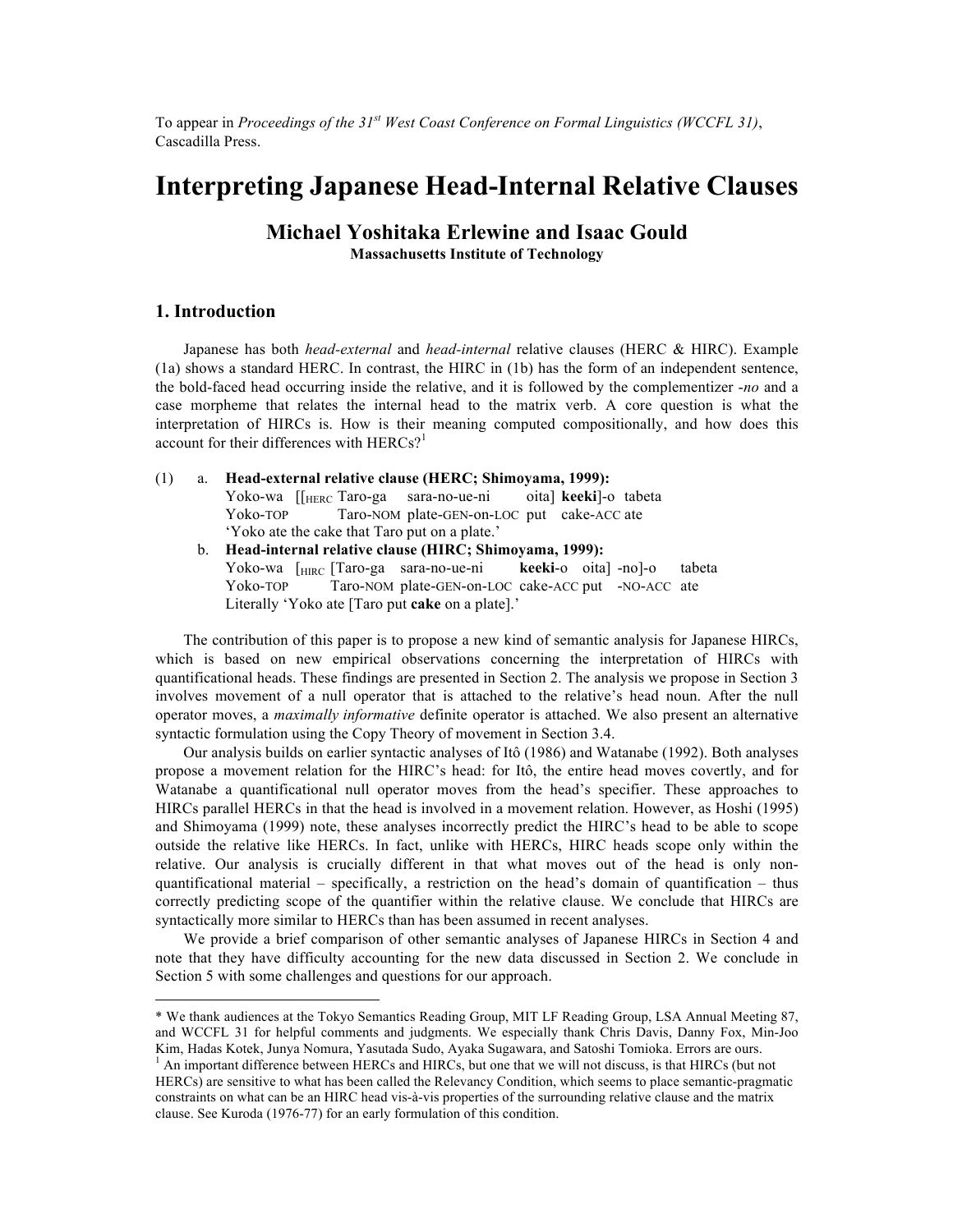# **2. New observations on the interpretation of HIRCs**

Our analysis is motivated by new empirical observations concerning the interpretation of HIRCs that have quantified heads. In this section, we discuss HIRCs that involve proportional and numeral quantifiers. We show a novel contrast in the interpretation of these HIRCs: for the speakers we consulted, a *domain reading* is possible, but a *witness set reading* is not. This contrast is crucially sensitive to the context, and we show how manipulations of the context result in different judgments.

#### *2.1. Domain readings*

In order to sharpen intuitions about the meanings of HIRCs, we did two things. First, we added the floating quantifier *zenbu* 'all' immediately following the HIRC (3). Second, we provided explicit contexts with our sentences. We will begin with the discussion of the context in (2), where there are two salient groups of six apples each: in the first group, half of the apples are peeled (the white apples); in the second group, all apples are unpeeled.

# (2) **Context with two groups of apples:**



# (3) **Head-internal relative clause with head quantifier** *hanbun* **'half':** Junya-wa [HIRC [Ayaka-ga **hanbun-no-ringo**-o muita]-no]-o zenbu taberu Junya-TOP Ayaka-NOM half-GEN-apple-ACC peeled-NO-ACC all Literally 'Junya will eat all of [Ayaka peeled **half of the apples**].' Judgments in context (2): a. ⇒ Junya will eat all six of the apples in the first group. *domain reading*

b.  $\Rightarrow$  Junya will eat the three peeled apples.  $\Rightarrow$  *witness set reading* 

There are two potential readings of (2) that we now consider. The first is one in which Junya eats all of the apples in the first group—the group that Ayaka peeled half of. We call this reading the *domain reading* (3a). The second reading is one where Junya eats all three of the peeled apples, but no other apples. This is the set of apples that constitute the half that Ayaka peeled, and we call this reading the *witness set reading* (3b). Our consultants report that only the domain reading (3a) holds in this context  $(2)$ ; the witness set reading  $(3b)$  is not a felicitous interpretation of  $(3)$ .

We see similar judgments with numeral quantifiers. This is shown with *mittsu* 'three' in (4) below, with judgments based on the same context in (2) above. Our consultants again judge the domain reading (4a) to be possible and report that the witness set reading (4b) is unavailable. We conclude, then, that HIRCs denote the relevant *domain* of the head noun's quantifier, not the witness set.

#### (4) **Head-internal relative clause with head quantifier** *mittsu* **'three':**

Junya-wa [HIRC [Ayaka-ga **ringo**-o **mit-tsu** muita]-no]-o zenbu taberu Junya-TOP Ayaka-NOM apple-ACC three-CL peeled-NO-ACC all eat Literally 'Junya will eat all of [Ayaka peeled **three of the apples**].' Judgments in context (2):

|  | a. $\Rightarrow$ Junya will eat all six of the apples in the first group. |  |  | domain reading |  |
|--|---------------------------------------------------------------------------|--|--|----------------|--|
|--|---------------------------------------------------------------------------|--|--|----------------|--|

b. ⇏ Junya will eat the three peeled apples. *witness set reading*

#### *2.2. The effect of context*

In the previous subsection we reported that Japanese HIRCs have a domain reading when interpreted with a context with a salient partition. In this section, we show that manipulating the context affects the interpretation of HIRCs. We illustrate this with the same quantified HIRCs from the previous subsection, but crucially the context that these HIRCs are to be evaluated against has no salient partition. This is illustrated graphically below: we present a context in which there are a total of twelve apples, three of them peeled, but without a salient partition.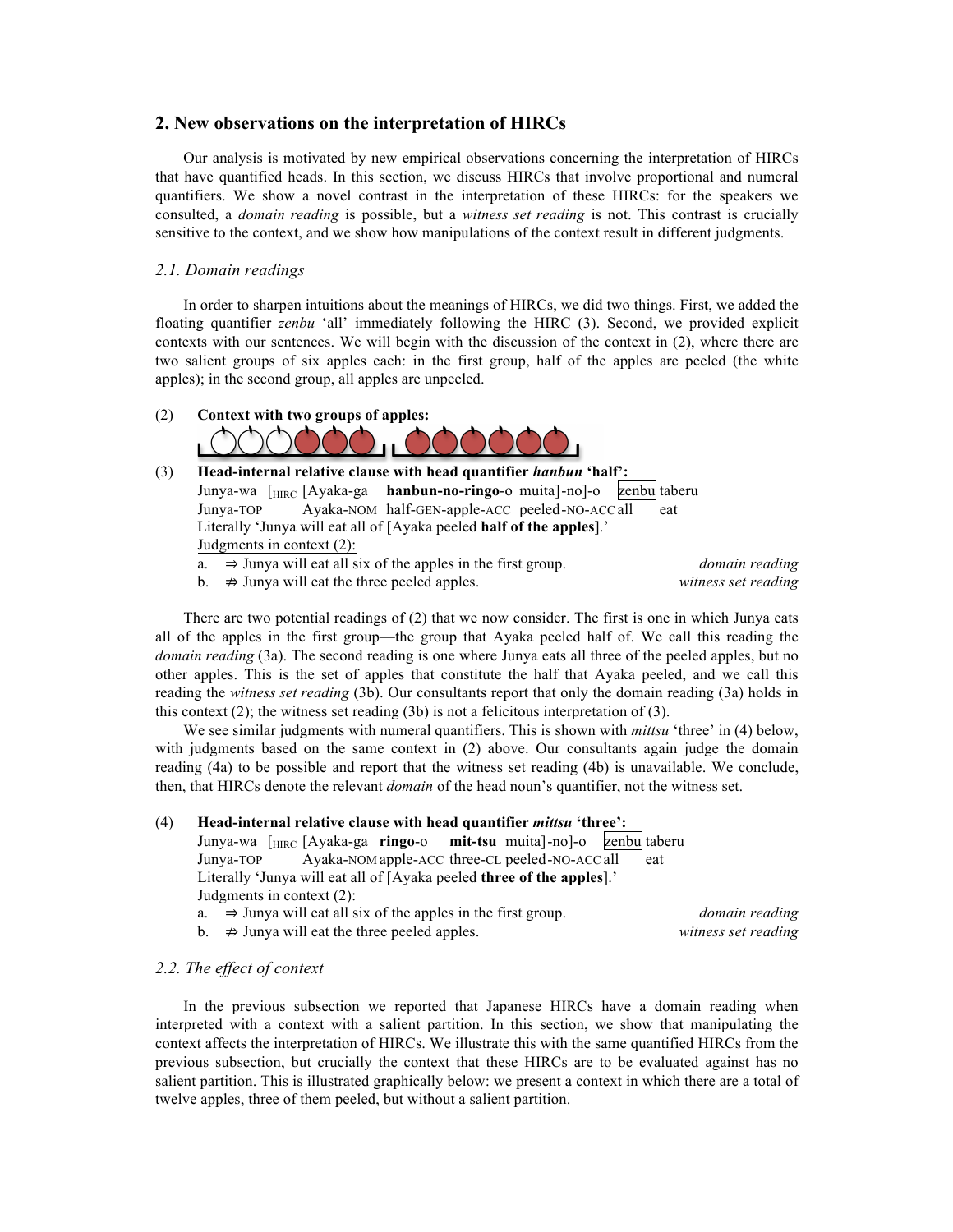#### (5) **Context with no salient subgroups:**



Let us now return to the examples in (3) and (4) in light of the context in **Error! Reference source not found.** In such a context, it is not possible to utter the HIRC in (3) with the head quantifier 'half': the sentence is simply infelicitous. Things are different for the HIRC in (4) with the head quantified by 'three.' When uttering (4) in the context of **Error! Reference source not found.**, the HIRC denotes the three peeled apples. Thus Junya eats only the three peeled apples, and the witness set reading holds. These judgments are different from the readings reported above where Junya ends up eating both peeled and non-peeled apples in the context in (2). The judgments are summarized in the table below. We note that there is some speaker variation with respect to the witness set reading and comment on this briefly in the conclusion.

| Context:                  |   |
|---------------------------|---|
| HIRC with 'half' (2):     | # |
| HIRC with 'three' $(4)$ : |   |

# (6) **Summary of interpretations of HIRC in different contexts:**

Thus, different quantifiers react differently to the (un)availability of contextually salient groups. The domain readings are possible when we have a contextually salient partition. In a context without such a partition, however, we get an entirely different set of judgments ranging from infelicity to the witness set reading. The task, then, is to provide an analysis that correctly models the contrast between domain and witness set readings and that is also sensitive to varying the context, modeling the resulting change in interpretation. We provide such an analysis in the following section.

# **3. Analysis**

In the next section, we will introduce our syntactic analysis, sketch the proposed semantics, and describe some immediate consequences of the analysis. We will then introduce the notion of definiteness as *maximal informativeness*, following the work of von Fintel, Fox, and Iatridou (2012). We will then return to the semantics of HIRCs, formalizing our assumptions about the role of context and demonstrating how our compositional semantics yields the correct interpretation of HIRCs.

#### *3.1. Proposal*

<u> 1989 - Johann Stein, fransk politik (d. 1989)</u>

We propose that HIRCs are definite descriptions, corresponding to the restriction of the HIRC's head noun quantifier. Syntactically, this is accomplished by (a) the adjunction of a null operator of set type to the quantifier's restriction, (b) movement of the null operator to the edge of the HIRC, and (c) the addition of a null definite head. Semantically, the extension of the HIRC will correspond to the *domain* of the head noun's quantifier, rather than its witness set, as desired.

We illustrate this derivation using the HIRC in (2). The head noun of this HIRC is the quantifier "half apples." A null operator of set type (*op*) is adjoined to the head's NP, *apples*, and the modified structure is interpreted using Predicate Modification (7a). This operator moves to the edge of the HIRC, to yield a predicate by Predicate Abstracting over the variable *X* in the trace position of the operator (7b). <sup>2</sup> A null definite head (THE) is merged, yielding the definite description in (7c).

<sup>2</sup> See Heim & Kratzer (1998) for definitions of the terms *Predicate Modification* and *Predicate Abstraction*.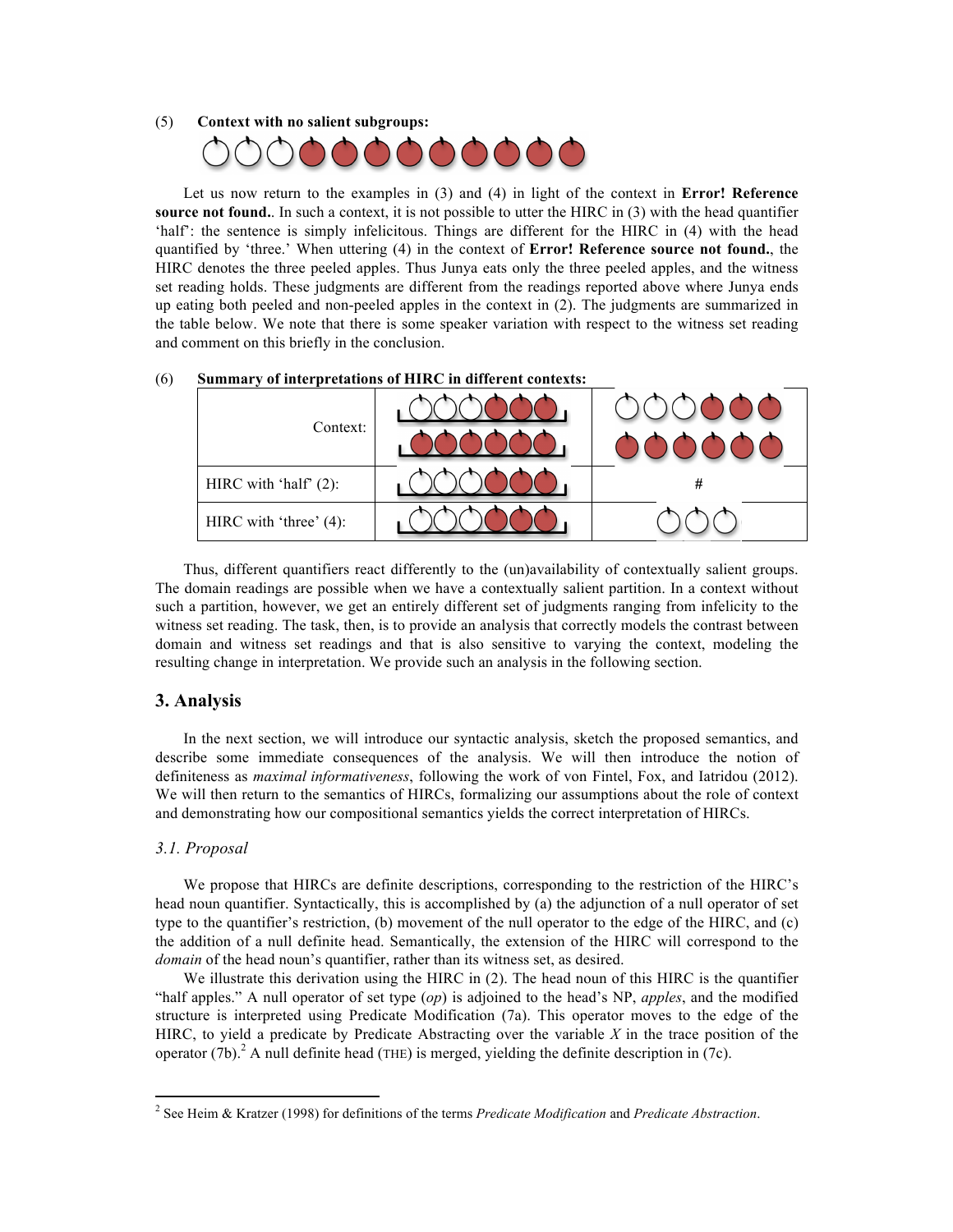## (7) **Syntactic derivation for the HIRC (3):**

- a. Modification of the head noun's restriction by a null operator: Ayaka peeled half [apples in *op*]
- b. Movement of the null operator to the edge of the HIRC: *λ*X . Ayaka peeled half [apples in X]
- c. Merge null definite head THE: THE (*λ*X. Ayaka peeled half [apples in X])

Intuitively, the HIRC in (3) is best translated into English as "the apples that Ayaka peeled half of." As this English translation shows, the extension of the HIRC corresponds to a salient group of apples, half of which are peeled, rather than those apples which are peeled. Details of the interpretation of (7c) are discussed shortly. First, we highlight some immediate consequences of this novel analysis.

Our proposal captures the intuition of Itô (1986) and Watanabe (1992) that the head noun in a HIRC is involved in a movement relation parallel to the movement of the head noun in a HERC. Under our analysis, the head noun of a HIRC is involved in a movement relation, but it is only *a part* of the head noun that moves, rather than the entire head noun.

The null operator movement proposed here predicts that HIRCs should be sensitive to syntactic islands. This is observed in Watanabe (1992, 2003). Example (8)(8) shows that the head noun in a HIRC can be within an embedded clause; but (9) shows that when the head noun is embedded within a relative clause island, the HIRC becomes ungrammatical.

(8) **Grammatical HIRC with head embedded in a complement clause (Watanabe, 2003):**

Mary-ga [HIRC [John-ga [CP jibun-no gakusei-ga **juuyouna kasetsu**-o teianshita-to] Mary-NOM John-NOM self-GEN student-NOM important hypothesis-ACC proposed-that jimanshiteita -no]-no kekkan-o shitekishita

boasted -NO-GEN defect-ACC pointed.out

<u> 1989 - Johann Stein, fransk politik (d. 1989)</u>

Literally 'Mary pointed out a defect of [John boasted that [his student proposed an **important hypothesis**]].'

# (9) **Ungrammatical HIRC with head embedded in a relative clause island:** 3

\* Mary-ga [HIRC [John-ga[island [**atarashii kasetsu**-o teianshita] gakusei]-o hometeita] Mary-NOM John-NOM new hypothesis-ACCproposed student-ACCpraised -no]-no kekkan-o shitekishita -NO-GEN defect-ACC pointed.out Literally 'Mary pointed out a defect of [John praised the student<sub>i</sub> [that  $t_i$  proposed a **new** 

**hypothesis**]].'

Our analysis also predicts the correct scope for the quantifier on the head noun. Shimoyama (1999) shows that quantifiers on HERC heads scope over their embedding clause (10), but quantifiers on the head of HIRCs scope within the relative clause (11). This is predicted by our analysis: the quantifier of the head noun ('half' in example (3) above) stays in the HIRC and therefore takes scope only over the material in the HIRC.

- (10) **Quantifier on head of HERC scopes over the embedding clause (Shimoyama 1999):** Taro-wa [[Yoko-ga reezooko-ni ireteoita] **kukkii**]-o **hotondo** paatii-ni motteitta Taro-TOP Yoko-NOMrefrigerator-LOC put cookie-ACC almost all party-to brought 'Taro brought **almost all of** [**the cookies** that Yoko had put in the refrigerator] to the party.' ⇒ ALMOSTALL(cookie ∩ *λx* . Yoko put *x* in the fridge)(*λx* . Taro brought *x* to the party)
- (11) **Quantifier on head of HIRC scopes within the relative clause (Shimoyama 1999):** Taro-wa [[Yoko-ga reezooko-ni **kukkii**-o **hotondo** ireteoita]-no]-o paatii-ni motteitta Taro-TOP Yoko-NOM refrigerator-LOC cookie-ACC almost all put -NO-ACCparty-to brought Literally 'Taro brought [Yoko put **almost all of the cookies** in the fridge] to the party.' ⇒ ALMOSTALL(cookie)(*λx* . Yoko put *x* in the fridge)

 $3$  This example comes from Grosu (2010), citing Akira Watanabe (p.c.). This point was first made in Watanabe (1992, 2003) with examples less parallel to (8).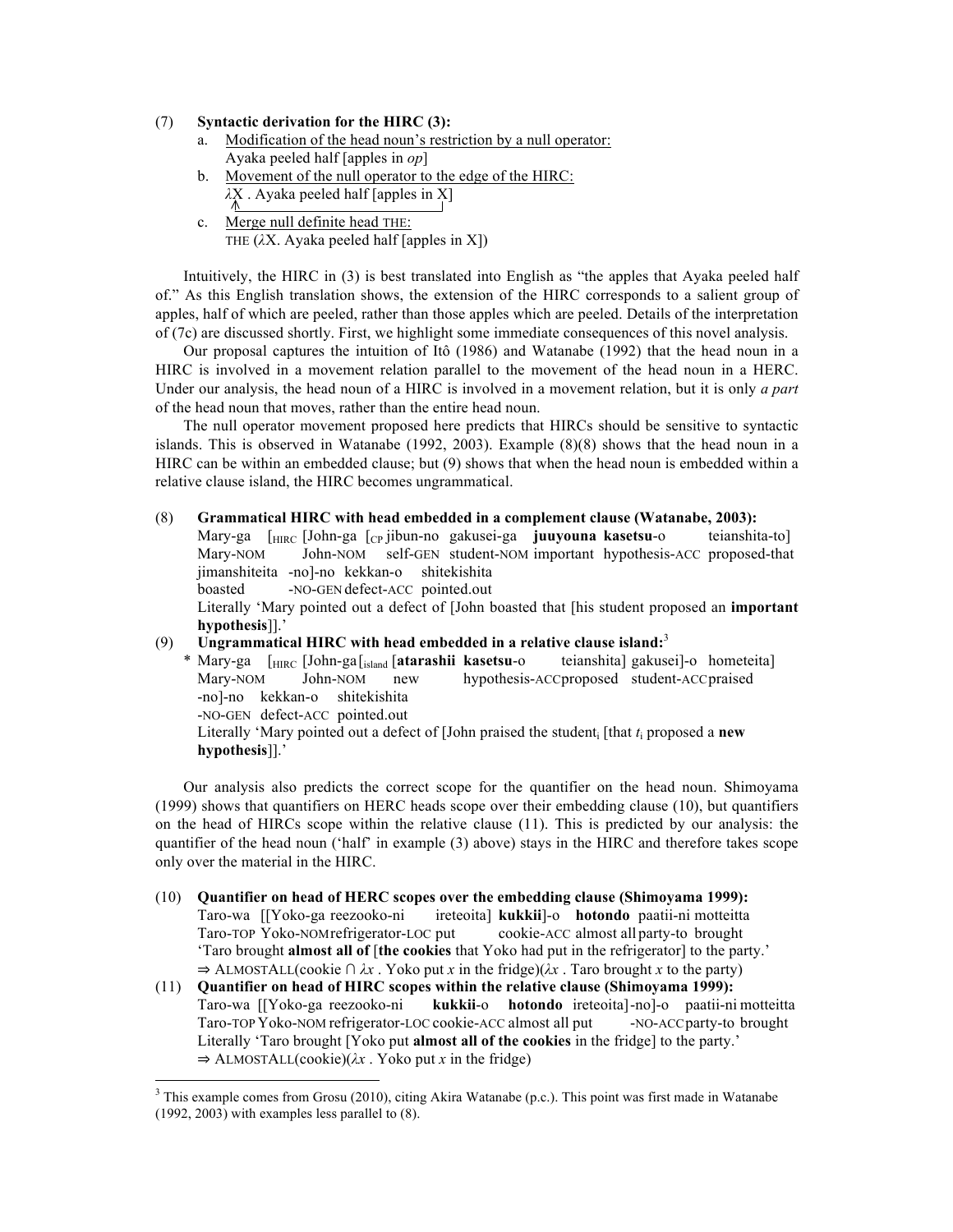Two additional ingredients are necessary in order to properly compute the denotation of a HIRC under our analysis. First is the interpretation of definiteness as maximal informativeness, as proposed by von Fintel, Fox, and Iatridou (2012). Second is an assumption regarding the role of context in the interpretation of referential expressions.

#### *3.2. Definiteness as maximal informativeness (von Fintel, Fox, and Iatridou 2012)*

We have proposed that Japanese HIRCs are interpreted as definite descriptions, using a null definite determiner. In this paper we will adopt a proposal by von Fintel, Fox, and Iatridou (2012) for modeling definiteness as *maximal informativeness*. As we will see in the next section, the adoption of a maximal informativeness semantics for the definite determiner is crucial for computing the correct interpretation for some HIRCs.

Traditionally the definite determiner THE has been described as a *maximality* operator which returns the maximal individual satisfying the restriction. Consider the interpretation of the definite description *the number of children that John has* in (12) below. We assume that the domain of the predicate  $\varphi = \alpha \lambda n$ . John has *n*-many children" is restricted to positive integers. The definite description is interpreted as the maximal value that satisfies this predicate in the interpretation world. In this case, the positive integers 1, 2, 3, and 4 satisfy the predicate  $\varphi$ . [[THE]]( $\varphi$ ) returns the maximal value, 4.

# (12) **Maximality semantics for** *the number of children that John has***:**

Context: John has exactly four children.  $1 < 2 < 3 < 4 < 5 < 6 < 7 < ...$ 

von Fintel, Fox, and Iatridou (2012) proposes a new, intensional semantics for THE which returns a *maximally informative* individual. The denotation of the definite determiner THE is defined as follows:

#### (13) **Definiteness as maximal informativeness (von Fintel, Fox, and Iatridou 2012):**  $[\![\text{THE}]\!] (\varphi_{\langle \alpha, t \rangle})$  is defined only if there is an object *x* such that  $\varphi(x)$  is the maximally informative proposition among the true propositions of the form  $\varphi$ (...). When defined, [[THE]]( $\varphi$ ) refers to that object *x*.

In many cases, maximal informativeness yields the same result as the traditional maximality semantics. For example, consider the interpretation of *the number of children that John has* using the maximal informativeness semantics for THE in (13). In this case we consider the intensional propositions of the form "*λw.* John has *n*-many children in *w*" with different values of *w*. Those φpropositions that are not true in the real world are removed from consideration. The relation of entailment induces a partial ordering over propositions, where we define *p < q* if and only if *q* is a stronger proposition than  $p: p \leftarrow q$ . The  $\varphi$ -proposition " $\lambda w$ . John has 4 children in  $w$ " entails all other φ-propositions which are true in the context, and therefore it will be the *maximally informative* φproposition.  $[THE]$  $[$  $\varphi$ ) returns the value corresponding to this maximally informative proposition: 4.

# (14) **Maximal informativeness semantics for** *the number of children that John has***:**

Context: John has exactly four children.

 *…* < *λw.* John has 3 children in *w*

< *λw.* **John has 4 children in** *w*

< *λw.* John has 5 children in *w* < …

The difference between maximality and maximal informativeness lies in the ordering used over the values that satisfy the restriction. In the traditional maximality semantics, the natural ordering over numbers is used to choose the maximal element. In contrast, under the maximal informativenes proposal, values satisfying the restriction φ are ordered based on entailment between their corresponding φ-propositions. In the case of *the number of children that John has*, both approaches to the definite article yield the same results.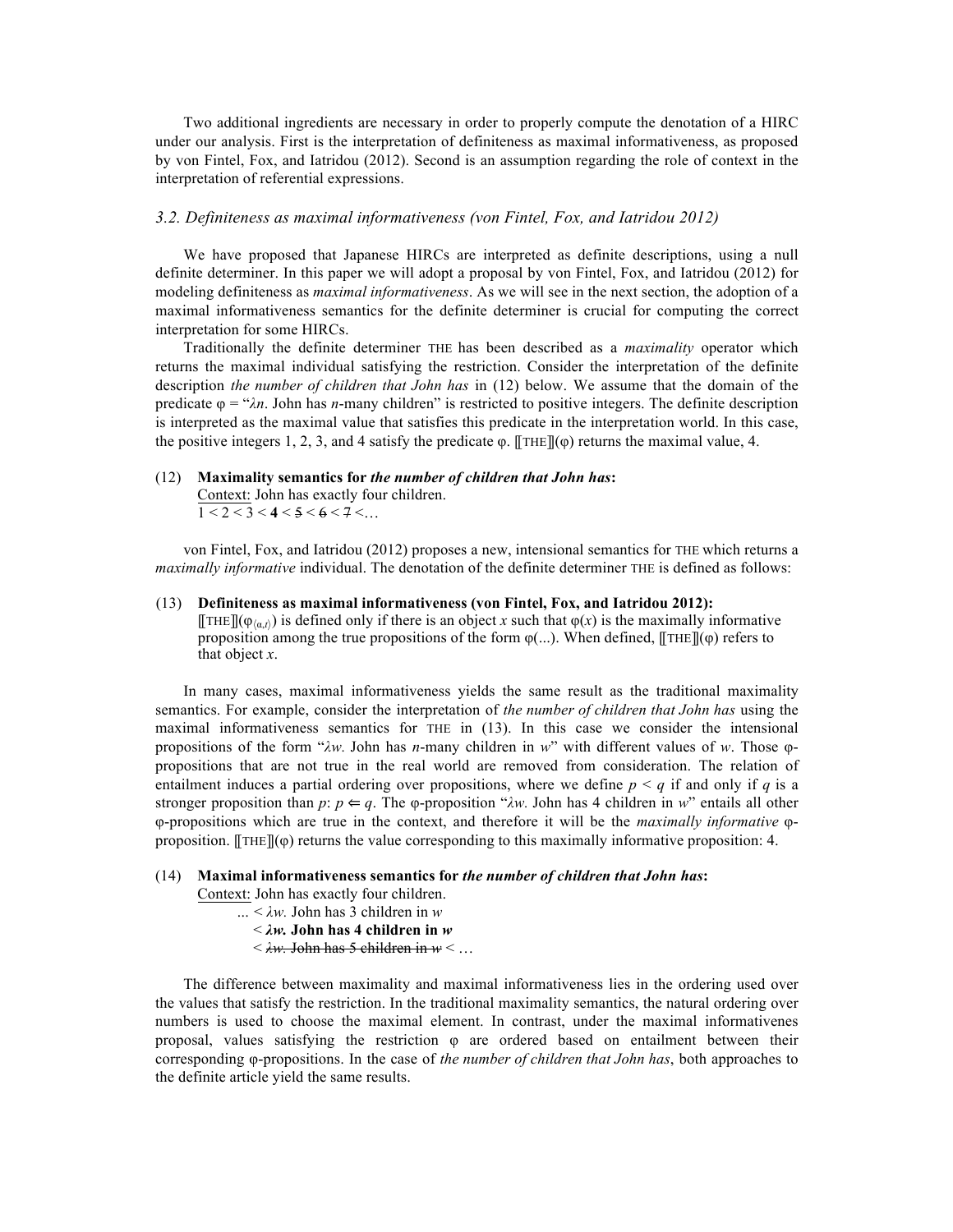There are other cases, however, where the traditional maximality semantics cannot be used, but maximal informative yields the correct interpretation.<sup>4</sup> For example, consider the definite description *the amount of flour sufficient to bake a cake*, beginning with the maximal informativeness interpretation in (13). We consider intensional propositions of the form "*λw. n*-much flour is sufficient to bake a cake in *w*" with different values of *n*, ordered by propositional strength. Note that if the proposition "*λw. n*-much flour is sufficient to bake a cake in *w*" is true, the corresponding proposition for any greater amount of flour, *m* > *n*, will also true: "*λw. m*-much flour is sufficient to bake a cake in *w.*" Therefore, φ-propositions corresponding to *smaller* values of *n* will be stronger. Of those φpropositions which are true in the context, the maximally informative proposition is "*λw.* 150g of flour is sufficient to bake a cake in  $w$ ."  $\llbracket \text{THE} \rrbracket(\phi)$  returns the corresponding value: 150g.

#### (15) **Maximal informativeness semantics for** *the amount of flour sufficient to bake a cake***:**

Context: 150g of flour is sufficient to bake a cake.

- *… < λw.* 160g of flour is sufficient to bake a cake in *w*
	- < *λw.* **150g of flour is sufficient to bake a cake in** *w*
	- < *λw.* 140g of flour is sufficient to bake a cake in *w* < …
- (16) **Maximality semantics for** *the amount of flour sufficient to bake a cake***:** Context: 150g of flour is sufficient to bake a cake.

… < 130g < 140g < 150g < 160g < 170g < … *there is no maximal value!*

In contrast, we are unable to model this definite description accurately using the traditional maximality semantics. In the context, 150g of flour is sufficient to bake a cake, but so is *any greater amount of flour*. Using the natural ordering over these values, there will be no unique maximal value.

In our analysis of Japanese HIRC, we will be adopting von Fintel, Fox, and Iatridou's maximal informativeness semantics for the definite determiner THE. One consequence will be that the denotation of a HIRC headed by 'apple,' for example, will return only a set of apples.

Recall that under our proposal, the interpretation of the HIRC with the head quantifier *hanbun* 'half' (3) will be  $[\text{THE}]$ (φ), where  $\varphi = \forall \lambda X$ . Ayaka peeled half [apples in X]." Notice that the predicate φ can be true of sets that contain both apples and non-apples.<sup>5</sup> For example,  $\varphi(\{\bullet, \circlearrowleft, x\})$ , where *x* is not an apple, will be true, because "the apples in  $\{0, 0, x\}$ " is the set  $\{0, 0\}$ , and half of  $\{0, 0\}$  are indeed peeled (we assume by Ayaka). However, the denotation of our HIRCs headed by 'apple' is always a set of apples, not some apples together with other entities.<sup>6</sup>

Our adoption of a maximal informativeness semantics for the definite determiner resolves this potential issue. Under this semantics for the definite determiner, our goal is to identify the logically strongest intensional φ-proposition. Note that the intensional proposition "*λw.* Ayaka peeled half of the apples in  $\{\bullet, \circlearrowright\}$  " entails " $\lambda w$ . Ayaka peeled half of the apples in  $\{\bullet, \circlearrowright, x\}$ ". In fact, in general for any set of entities X, the intensional φ-proposition generated by the apple-part of X will entail the  $\varphi$ proposition generated by X:  $\varphi(X \cap [\![\text{apple}]\!]^{w^*}) \Rightarrow \varphi(X)$ .<sup>7</sup> Therefore the result of  $[\![\text{THE}]\!] (\varphi)$  must necessarily be a set of apples. This argument extends to any predicate that is the explicit domain of a HIRC's head noun: if NP is the overt restriction of the head of a HIRC, the denotation of the HIRC will necessarily be a subset of  $[$ [NP]].

With this background and motivation in place, we now return to the compositional semantic interpretation of Japanese HIRC.

<u> 1989 - Johann Stein, fransk politik (d. 1989)</u>

<sup>&</sup>lt;sup>4</sup> See von Fintel et al (2012) for discussion of the formal properties of those cases where the maximality and maximal informativeness semantics diverge.

<sup>&</sup>lt;sup>5</sup> Here we will use *set* terminology for the representation of plural individuals.<br><sup>6</sup> It has been claimed that the HIRC can sometimes refer to an entity that could not be ascribed the property denoted by the HIRC's head NP. See Hoshi (1995: §3.2) for examples. One example is an HIRC whose head NP is 'orange', but which appears to refer to the juice resulting from squeezing said orange. The set of entities that can be ascribed the property 'orange juice' is not necessarily the same as that which can be ascribed the property 'orange'. Nevertheless, it seems to us that some modification of the relation between the null operator and the head NP could account for these examples. We leave this as an issue for future research.<br><sup>7</sup> [[apple]]<sup>w\*</sup> is the set of apples *de re*—that is, the set of entities which are apples in the real world. We thank

Danny Fox (p.c.) for pointing out this important technical detail.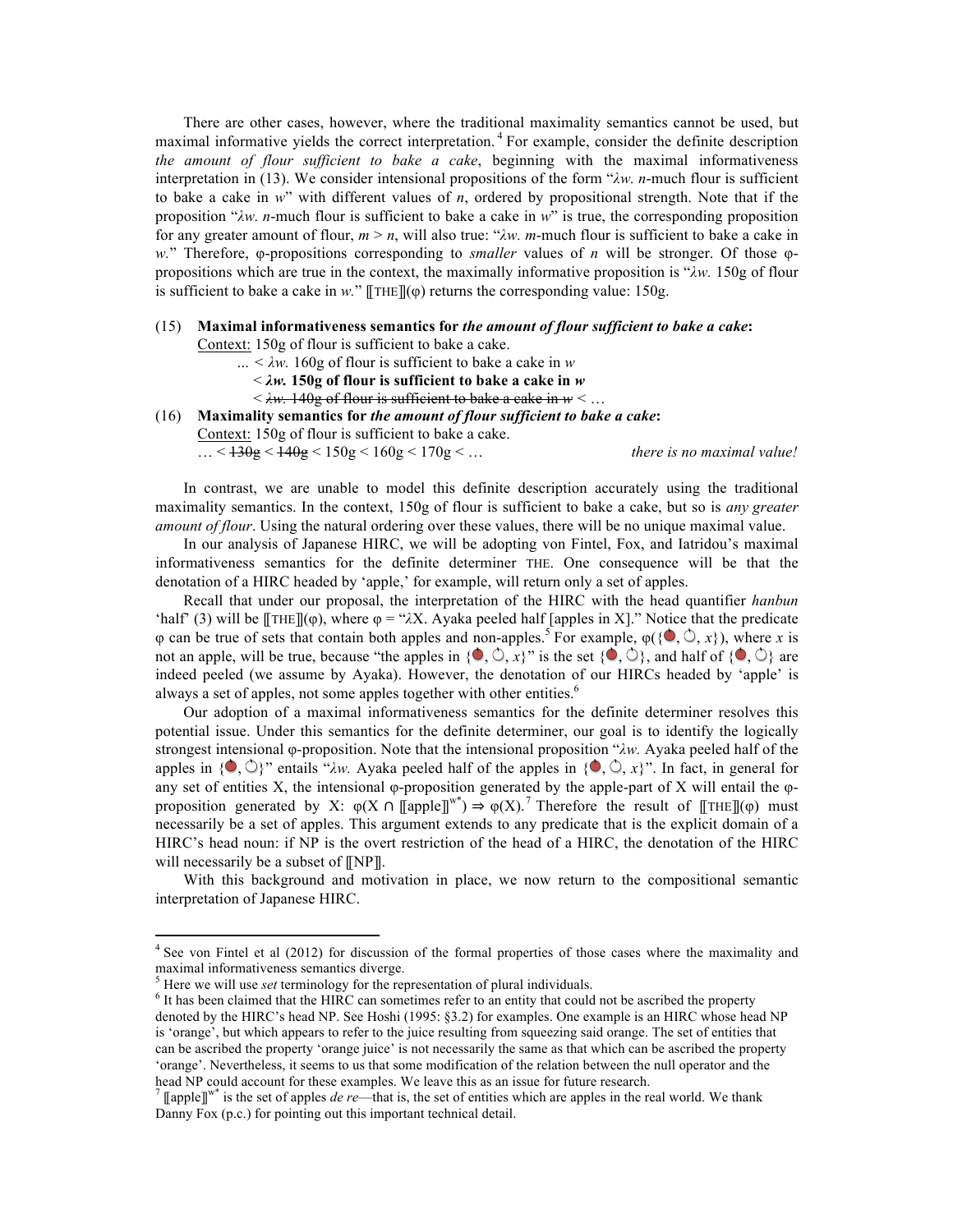#### *3.3. Interpreting HIRCs and modeling the effect of context*

As we have seen in section 2, the felicity and interpretation of HIRCs are highly contextdependent. In order to accurately model the interpretations of HIRCs and their context-sensitive behavior, we propose the following:

#### (17) **Salient Sets Restriction:**

The existence of salient sets in the context requires that only those salient sets be considered as candidates for the output of [[THE]].

We will begin with the interpretation of the HIRC with the head quantifier *hanbun* 'half' (3) in our context with two salient groups of apples (2), repeated below as (18) with apples numbered. Following our syntactic proposal, the interpretation of the HIRC will be  $[THEmathcal{THE}](φ)$ , where  $φ = "λX$ . Ayaka peeled half [apples in X]." In this context the Salient Sets Restriction will restrict our consideration to just two sets of apples:  $A = \{1, 2, 3, 4, 5, 6\}$  and  $B = \{7, 8, 9, 10, 11, 12\}$ . A satisfies  $\varphi$  (half of the apples in A have been peeled by Ayaka) but B does not, so  $[THE](\varphi) = A$ , the six apples in the first group.





This same procedure yields the same extension for the HIRC with the head quantifier *mittsu* 'three' (4) in this context (18). In this case, we compute  $[\![\text{THE}]\!] (\varphi)$ , where  $\varphi = \text{A}X$ . Ayaka peeled three [apples in X]." The Salient Sets Restriction again limits our attention to the sets  $A = \{1, 2, 3, 4, 5, 6\}$ and  $B = \{7, 8, 9, 10, 11, 12\}$ . A satisfies  $\varphi$  (three of the apples in A have been peeled by Ayaka) but B does not, so  $[THE](\varphi) = A$ , the six apples in the first group.

When the context no longer supplies salient sets for consideration, however, the Salient Sets Restriction does not apply. As we saw in section 2, this affects different HIRCs in different ways. Consider first the HIRC with head quantifier *hanbun* 'half' (3) in the context with no contextually salient groups (5), repeated below as (19) with apples numbered. This HIRC is judged as infelicitous in this context.

#### (19) **Context with no salient subgroups:**



Under our analysis, this HIRC is computed as  $[THET](\varphi)$ , where  $\varphi = \gamma \lambda X$ . Ayaka peeled half [apples in X]." We note that any set containing an equal number of peeled and unpeeled apples satisfies  $\varphi$  in the context. The problem is that the  $\varphi$ -propositions corresponding to these sets do not entail one another: for example, "*λw*. Ayaka peeled half of the apples in {1, 4} in *w*" does not entail and is not entailed by "*λw*. Ayaka peeled half of the apples in {1, 2, 4, 6} in *w*." Therefore no maximally informative φ-proposition can be identified and  $[THE](\varphi)$  will be undefined (13). This explains the infelicitousness of the HIRC with *hanbun* 'half' (3) in this context with no salient groups (19), even though it was felicitous in the context with two salient sets (18) above.

On the other hand, the HIRC with the head quantifier *mittsu* 'three' (4) is felicitous in the context with no salient groups (19), but now denotes the three peeled apples,  $\{1, 2, 3\}$ , instead of  $\{1, 2, 3, 4, 5,$ 6} which was its denotation when evaluated in the context with two salient sets (18). This too is accurately modeled by our analysis. We interpret this HIRC as  $[THE](\varphi)$ , where  $\varphi = \mathcal{X}X$ . Ayaka peeled three [apples in X]."  $\varphi$  is true of  $\{1, 2, 3\}$  and any superset thereof, such as  $\{1, 2, 3, 4\}$ ,  $\{1, 2, 3, 4\}$ 5}, etc. We note that this φ is upward-entailing; that is, "*λw*. Ayaka peeled half of the apples in {1, 2, 3} in *w*" entails "*λw*. Ayaka peeled half of the apples in X in *w*" for any X ⊇ {1, 2, 3}. Therefore "*λw*.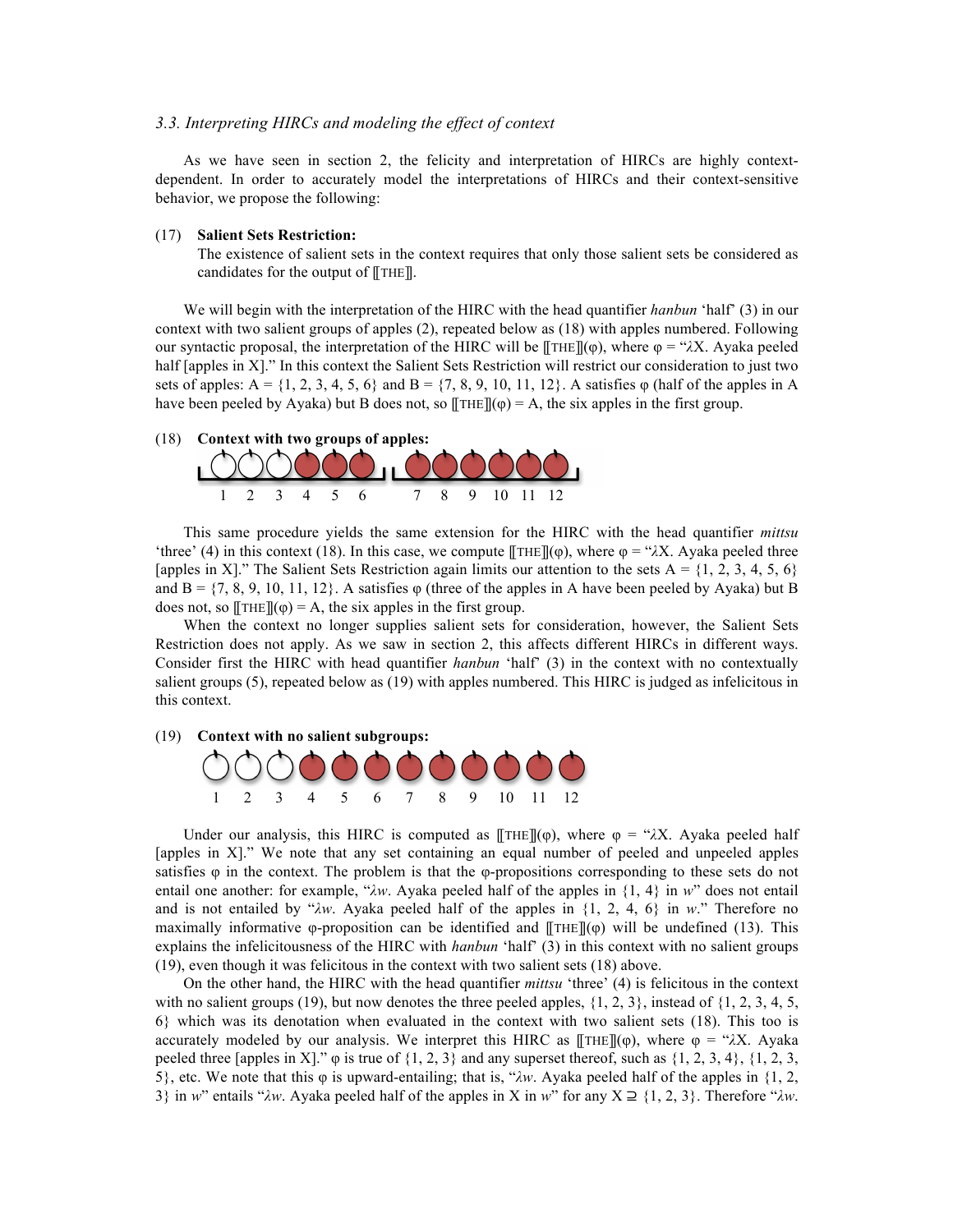Ayaka peeled half of the apples in {1, 2, 3} in *w*" is the strongest φ-proposition that is true in the context. [[THE]]( $\varphi$ ) returns the corresponding object,  $\{1, 2, 3\}$ .

Here is a case where we can clearly see the importance of using a maximal informativeness semantics for THE. In context (19), the predicate  $\varphi =$  " $\lambda$ X. Ayaka peeled three [apples in X]" is also satisfied by the set of all apples in the context,  $\{1...12\}$ . Under a traditional maximality semantics for the definite determiner,  $[\text{THE}]$ ( $\varphi$ ) would thus incorrectly return this set of all apples, {1...12}.

#### *3.4. Summary*

In this section we presented a new proposal for the syntax and semantics of Japanese HIRCs. We proposed that the derivation of a Japanese HIRC involves modification of the restriction of the HIRC's head quantifier with a null operator. We abstract over this position by moving the null operator to the edge of the HIRC, and interpret the HIRC as a definite description with a null definite head THE. The null operator movement explains the island-sensitivity of HIRC documented in Watanabe (1992, 2003). It also predicts the correct scope for the quantifier of the HIRC's head (see Shimoyama, 1999).

We showed that this proposal is able to accurately model the interpretation of HIRCs with different head quantifiers in different contexts. Crucial to these computations was the use of a maximal informativeness semantics for the definite determiner THE (von Fintel, Fox, and Iatridou 2012) and a straightforward assumption about the role of context in the interpretation of definite descriptions.

#### *3.4. Theoretical note: the syntax of HIRCs in a Copy Theory of movement*

In this section we present a variant of our syntactic proposal following recent work on the Copy Theory of movement and the interpretation of chains. This alternative formulation makes the syntactic derivation of Japanese HIRC much more parallel to the head-raising analysis of HERCs and obviates the generation of a null operator. This further reinforces the early insight of Itô (1986) and Watanabe (1992), of a deep syntactic similarity in the derivations of HIRCs and HERCs. The compositional semantics for HIRCs, however, will remain unchanged under this formulation.

Chomsky (1993) proposed that movement does not leave traces, but instead "copies" entire syntactic objects. How each copy in a chain is interpreted or realized is determined at the interfaces. In particular, the correct semantics for movement chains does not obtain if both copies of a movement chain are interpreted as is. Fox (2002) proposes the operation of *Trace Conversion*, which converts the tail copies in DP movement chains into bound definite descriptions. Trace Conversion itself is made up of two parts: *Variable Insertion* and *Determiner Replacement*. Under this view, the process of constructing and interpreting a movement chain can be broken down into the following operations:

#### (20) **Decomposing the syntax/semantics of DP movement:**

- a. *Agree* and *Attract*: a higher probe Agrees with the DP and Attracts it.
- b. *Merge*: the DP is remerged (copied).
- c. *Predicate Abstraction* (Heim & Kratzer, 1998): a *λ-*binder is inserted below the higher copy.
- d. *Variable Insertion* (Fox, 2002): the domain of quantification on the lower DP is modified to be equal to the variable bound by the *λ-*binder introduced in (c).
- e. *Determiner Replacement* (Fox, 2002): the determiner in the lower copy is replaced with THE.

For example, consider the interpretation of the sentence *John read every book* as in (21) below. We assume that the quantifier "every book" in object position must QR for interpretation (see, among others, Heim & Kratzer, 1998). This covert movement operation will follow the procedure in (20) above: the DP is copied to a higher position and a corresponding *λ*-binder is inserted (*QR* below). Then, the lower copy is converted into a definite description "the book *x*" (*TC* below).

# (21) **The interpretation of** *John read every book* **via QR and Trace Conversion:**

John read every book  $\begin{array}{c} Q R \\ \hline TC \\ \end{array}$  [every book]  $\lambda_i$  John read [every book]<sub>i</sub><br>[every book]  $\lambda x$  John read [the book *x*]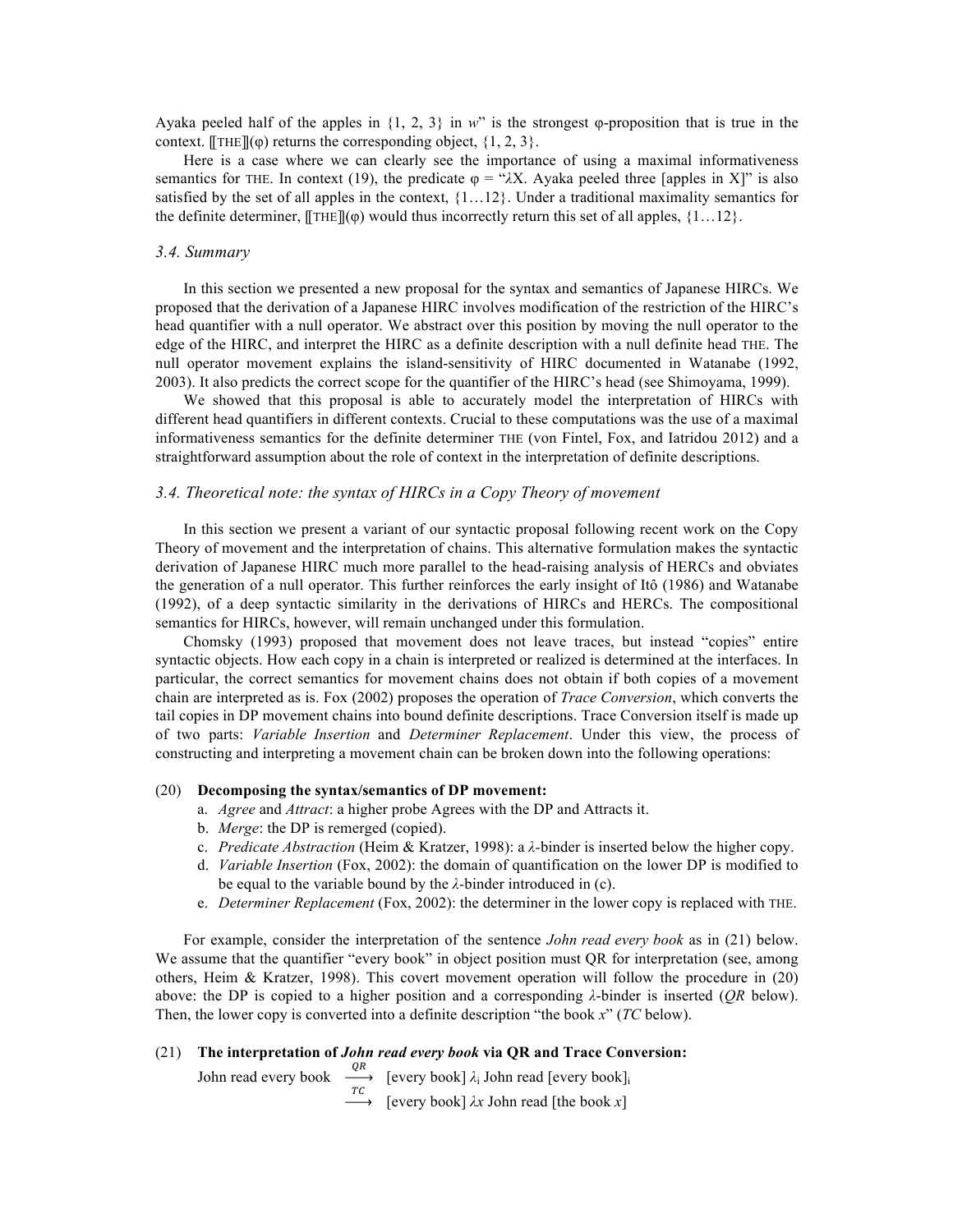With this background in place, we propose that Japanese HIRCs can be derived using a subset of the fundamental operations in (20), followed by the addition of the null definite determiner THE. Such a derivation for the HIRC in (3) is given below.

#### (22) **Syntactic derivation for the HIRC (3) using the independently attested operations in (20):**

| a. <i>Agree</i> and <i>Attract</i> : | Ayaka peeled $\lceil_{DP}$ half apples]                                                |
|--------------------------------------|----------------------------------------------------------------------------------------|
| b. <i>Merge:</i>                     | (the head DP is <b>not</b> copied)                                                     |
| c. Predicate Abstraction:            | $\lambda_i$ Ayaka peeled [ <sub>DP</sub> half apples]                                  |
| d. Variable Insertion:               | $\lambda X$ . Ayaka peeled [ <sub>DP</sub> half [apples in X]]                         |
|                                      | (the head DP's quantifier is <b>not</b> replaced)                                      |
| f. Merge a null definite head THE:   | THE $\lceil \lambda X \cdot \text{Ayaka} \rceil$ (D <sub>P</sub> half [apples in X]] ] |

The resulting structure in (22f) is logically identical to the result of our proposal above in (7) and yields the same interpretation.

### **4. Previous approaches**

We have proposed a new semantic analysis for Japanese HIRCs that posits a movement relation between the HIRC's head and the edge of the relative clause. Two prominent analyses for the semantics of Japanese HIRCs have been proposed in recent years: an E-type anaphora analysis (Hoshi 1995; Shimoyama 1999), and an event semantics analysis (Grosu 2010; Grosu and Landman 2012). Here we briefly review these analyses in light of the new data from Section 2.

In the E-type pronoun analysis, a HIRC is interpreted similarly to cross-sentential anaphora and refers to an entity made salient in the relative clause. Thus, it is assumed that there is a (possibly null) pronoun *outside* the HIRC, whose referent is determined by a salient entity *within* the relative in conformity with Kuroda's (1975) Relevancy Condition.

In Section 2, we discussed what we called domain and witness set readings of HIRCs with quantificational heads. The E-type analysis predicts both to be robustly available. To illustrate this more clearly, we will give an example of a standard E-type pronoun in English:

|  | (23) Only [half of [the students] $_i$ ] turned in papers |  |  |  |
|--|-----------------------------------------------------------|--|--|--|
|--|-----------------------------------------------------------|--|--|--|

- a.  $\checkmark$  ... and they<sub>*i*</sub> will all pass. = witness set of *half of the students*
- b.  $\checkmark$ ...but they<sub>*i*</sub> will still all pass.  $=$  domain of *half of the students*

In (23), the E-type pronoun *they* can refer to either the domain or witness set of *half of the students*. If HIRCs involve anaphora that are analogous to the pronoun in (23), then we would expect both kinds of readings to be available for Japanese HIRCs, contrary to what we have reported for our consultants in Section 2. In fact, a core property of an E-type analysis is the flexibility it allows in what the E-type pronoun refers to. However, we know of no way that a theory of E-type anaphora could be restricted so as to systematically exclude the witness set reading, and thus the judgments reported here constitute a challenge for such an analysis.

Similarly, the event semantics analysis is not restrictive enough in that it predicts both domain and witness set readings to always be available. In such an analysis, Japanese HIRCs contain the functional category ChooseRoleP (ChRP) that introduces a free variable of type *e* that is in some salient relation with the event of the HIRC. The reference of the HIRC is then interpreted as equal to this free variable. However, the ChRP is free to choose any relation to the event description (so long as the Relevancy Condition is not violated, cf. fn. 1), and thus there is no principled way to exclude the witness set reading.

In summary, previous approaches to the semantics of Japanese HIRCs compute the reference of HIRCs in a way that overgenerates possible interpretations for HIRCs, and does not predict the systematic sensitivity to context presented in Section 2 and explained by our analysis.